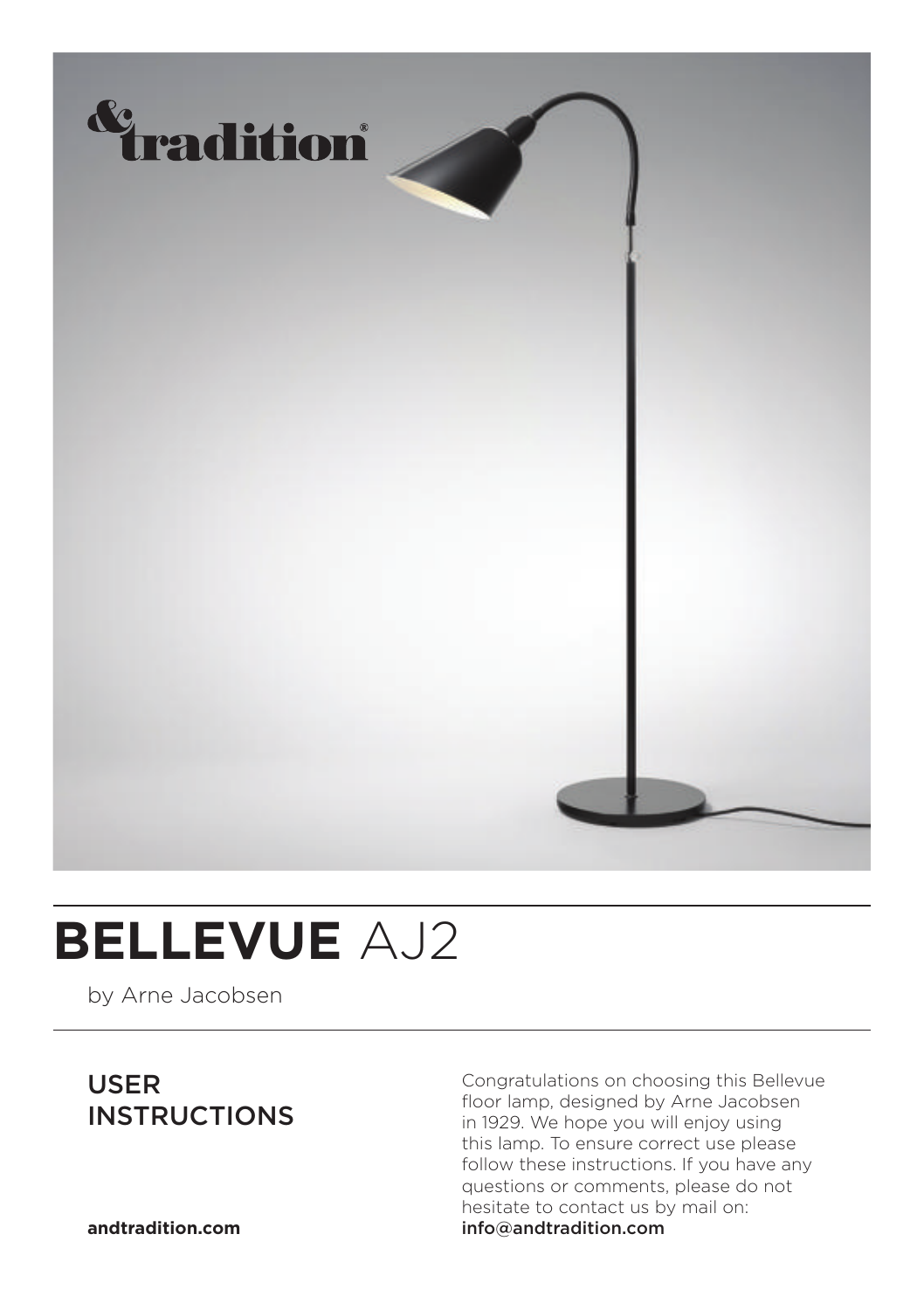## **Description Of Parts:**

- **A** Lamp Shade
- **B** Adjustable goose-neck
- **C** Screw
- **D** Height adjustable pillar
- **E** 3 meter cord with foot-switch

**Please read these instructions carefully and retain them for future reference to ensure that the lamp is used correctly. For your own safety, please study each step of this instruction manual first. &Tradition are not responsible for any faults or damages caused by not following these instructions correctly. Do not modify this lamp in any way.**

## **Installation Suggestions:**

The Bellevue AJ2 floor lamp can be used as a stand alone lighting source or in combination with the other lamps in the Bellevue series. Place it next to a sofa, armchair, credenza or bedside table. The lamp can also be used in combination with the rest of the &Tradition collection. Visit our website for more inspiration: www.andtradition.com



## **Safety Precautions:**

- Dispose of plastic bag from packaging and do not allow children to play with it.
- The lamp is only intended for interior use.
- Lamp shade gets hot after prolonged use.
- Do not place the cable in reach of small children or anywhere there is a risk of falling over it.

## **Cleaning Instructions:**

- Wipe surface of lamp shade with a soft, damp sponge or cloth.
- Do not use any abrasive cleaning tools such as steel wool, scouring sponges or stiff brushes.
- Never use strong cleaning agents such as white spirit, terpentine, household glass cleaner or cellulose thinners.
- Only wipe the inside of the shade with a soft, damp cloth or feather duster.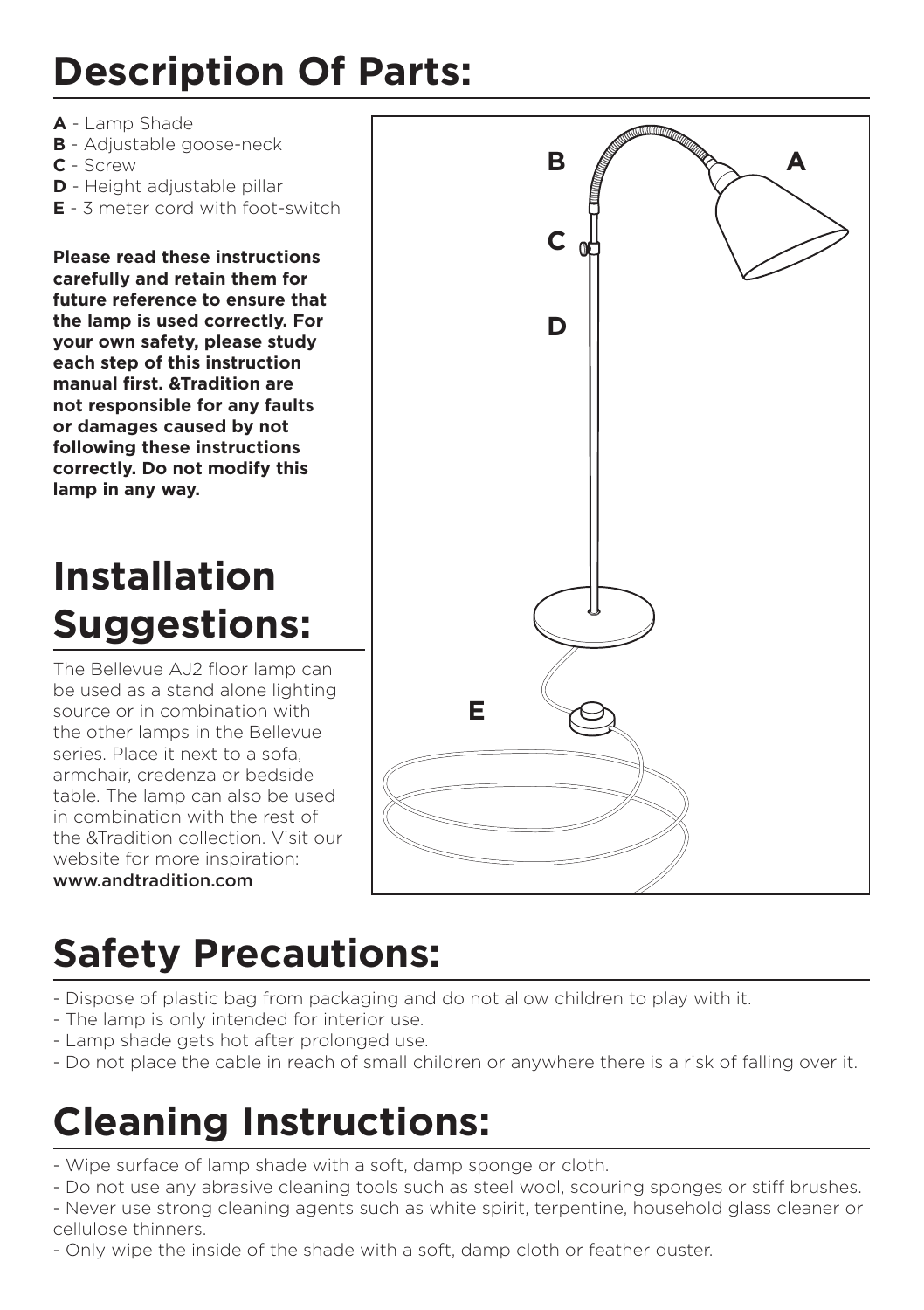# **01.**

Follow these steps when adjusting the height of the shade. Be sure not to over extend the lamp height beyond the maximum height of the pillar.

### To raise the shade:

**1.** Loosen the screw. **2.** Pull the shade up to the desired height. **3.** Tighten the screw.

### To lower the shade:

**1.** Losen the screw. **2.** Lift the lamp by the pillar beneath the screw. This allows the cord to move freely. **3.** Lower the shade to the desired height. **4.** Tighten the screw.